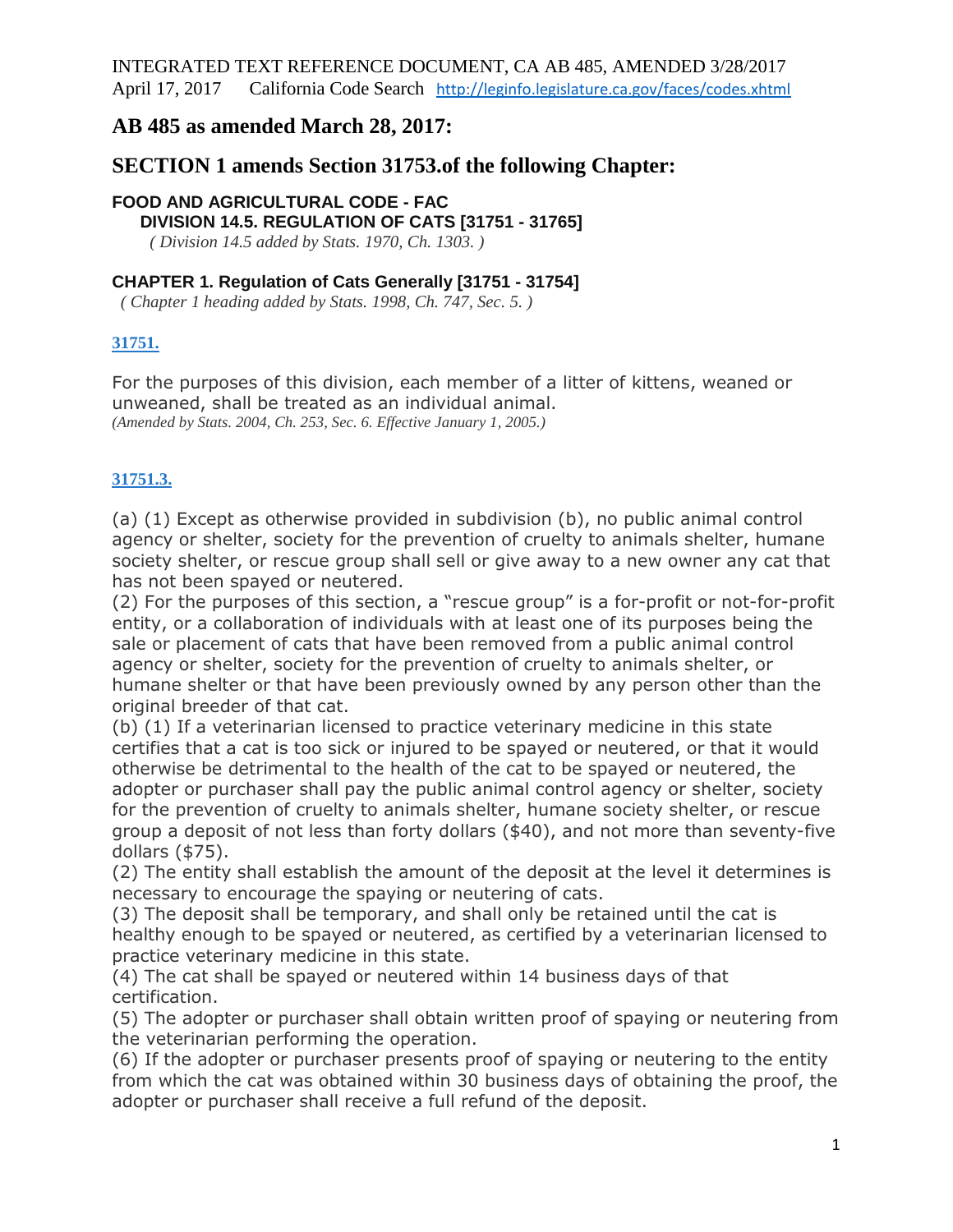(c) Public animal control agencies or shelters, society for the prevention of cruelty to animals shelters, humane society shelters, and rescue groups may enter into cooperative agreements with each other and with veterinarians in lieu of requiring spaying and neutering deposits to carry out this section.

(d) Any funds from unclaimed deposits made pursuant to this section, as it read on January 1, 1999, and any funds from deposits unclaimed after January 1, 2000, may be expended only for programs to spay or neuter cats and dogs, including agreements with a society for the prevention of cruelty to animals or a humane society or licensed veterinarian, to operate a program to spay or neuter cats and dogs.

(e) This section only applies to a county that has a population exceeding 100,000 persons as of January 1, 2000, and to cities within that county.

(Amended (as added by Stats. 1998, Ch. 747, Sec. 6) by Stats. 2004, Ch. 253, Sec. 7. Effective January 1, 2005.)

#### **[31751.5.](javascript:submitCodesValues()**

Whenever a city or county requires cat license tags, any such tag shall be issued for one-half or less of the fee required for a cat, if a certificate is presented from a licensed veterinarian that the cat has been spayed or neutered. *(Added by Stats. 1973, Ch. 361.)*

#### **[31751.6.](javascript:submitCodesValues()**

Any licensed cattery may be exempted pursuant to regulation or ordinance from any requirement to obtain a license tag for each cat within the cattery. *(Added by Stats. 1973, Ch. 361.)*

### **[31751.7.](javascript:submitCodesValues()**

(a) The owner of a nonspayed or unneutered cat that is impounded once by a city or county animal control agency or shelter, society for the prevention of cruelty to animals, or humane society, shall be fined thirty-five dollars (\$35) on the first occurrence, fifty dollars (\$50) on the second occurrence, and one hundred dollars (\$100) for the third or subsequent occurrence. These fines are for unneutered impounded animals only, and are not in lieu of any fines or impound fees imposed by any individual city, county, public animal control agency or shelter, society for the prevention of cruelty to animals shelter, or humane society shelter. (b) An animal control officer, humane officer, police officer, peace officer, or any agency authorized to enforce the Penal Code may write citations with a civil penalty stated in an amount corresponding to the violation as provided in subdivision (a). The fines shall be paid to the local municipality or public animal control agency or shelter, society for the prevention of cruelty to animals shelter, or humane society shelter. Any funds collected under this section shall be expended for the purpose of humane education, programs for low cost spaying and neutering of cats, and any additional costs incurred by the animal shelter in the administration of the requirements of this division.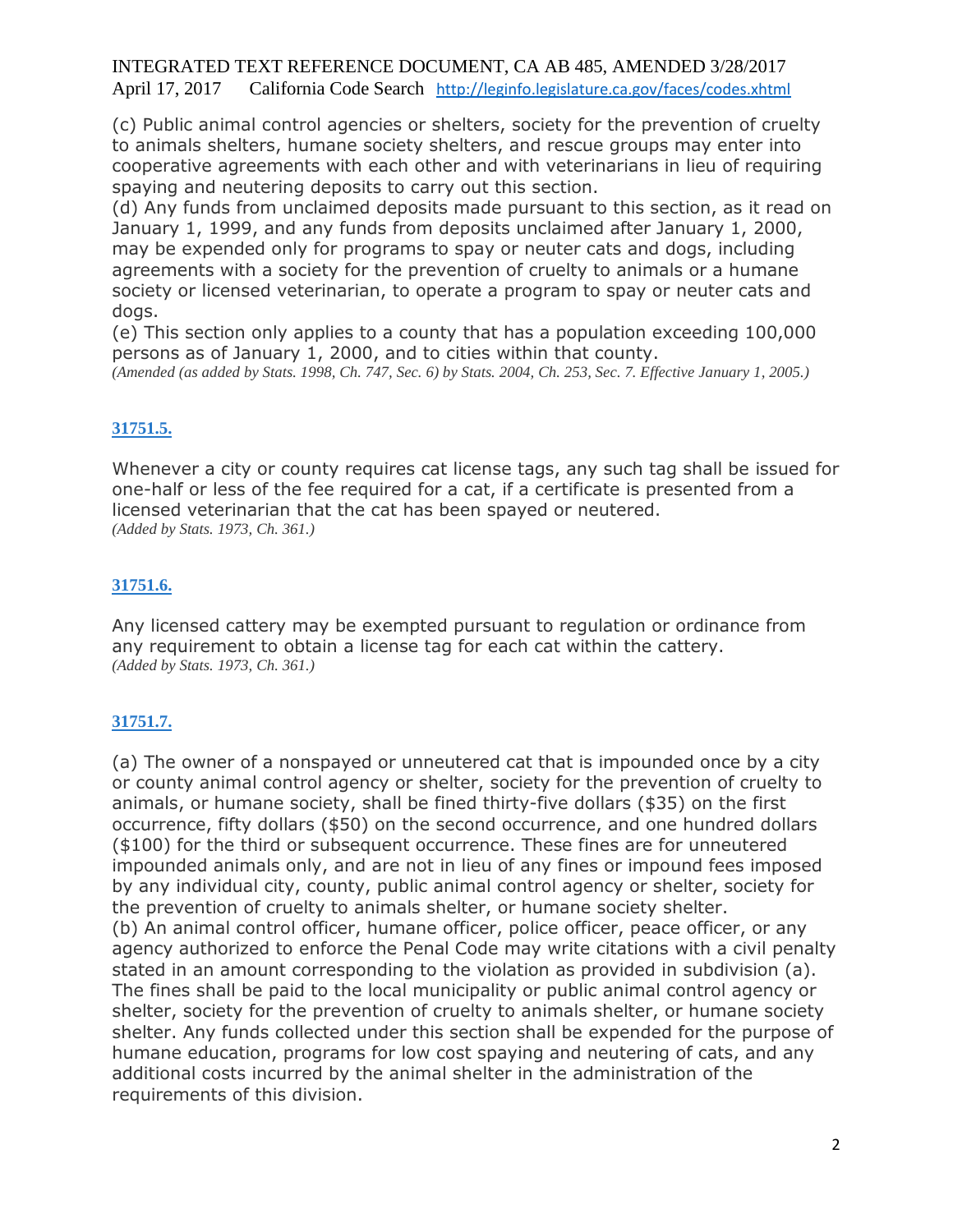(c) Local ordinances concerning the adoption or placement procedures of any public animal control agency or shelter, society for the prevention of cruelty to animals shelter, humane society shelter, or rescue group shall be at least as restrictive as this division.

(d) This section applies to each county and cities within each county, regardless of population.

(e) No city or county, society for the prevention of cruelty to animals, or humane society is subject to any civil action by the owner of a cat that is spayed or neutered in accordance with this section.

*(Amended by Stats. 2004, Ch. 253, Sec. 9. Effective January 1, 2005.)*

### **[31752.](javascript:submitCodesValues()**

(a) The required holding period for a stray cat impounded pursuant to this division shall be six business days, not including the day of impoundment, except as follows:

(1) If the public or private shelter has made the cat available for owner redemption on one weekday evening until at least 7 p.m. or one weekend day, the holding period shall be four business days, not including the day of impoundment. (2) If the public or private shelter has fewer than three full-time employees or is not open during all regular weekday business hours, and if it has established a procedure to enable owners to reclaim their cats by appointment at a mutually agreeable time when the public or private shelter would otherwise be closed, the holding period shall be four business days, not including the day of impoundment. Except as provided in Sections 17006 and 31752.5, stray cats shall be held for owner redemption during the first three days of the holding period, not including the day of impoundment, and shall be available for owner redemption or adoption for the remainder of the holding period.

(b) Except as provided in Section 17006, any stray cat that is impounded pursuant to this division shall, prior to the euthanasia of that animal, be released to a nonprofit, as defined in Section 501(c)(3) of the Internal Revenue Code, animal rescue or adoption organization if requested by the organization prior to the scheduled euthanasia of that animal. In addition to any required spay or neuter deposit, the public or private shelter, at its discretion, may assess a fee, not to exceed the standard adoption fee, for animals adopted or released. The public or private shelter may enter into cooperative agreements with any animal rescue or adoption organization.

(c) During the holding period required by this section and prior to the adoption or euthanasia of a cat impounded pursuant to this division, a public or private shelter shall scan the cat for a microchip that identifies the owner of that cat and shall make reasonable efforts to contact the owner and notify him or her that his or her cat is impounded and is available for redemption.

(d) As used in this division, a "business day" includes any day that a public or private shelter is open to the public for at least four hours, excluding state holidays. *(Amended by Stats. 2011, Ch. 97, Sec. 5. Effective January 1, 2012.)*

### **[31752.2.](javascript:submitCodesValues()**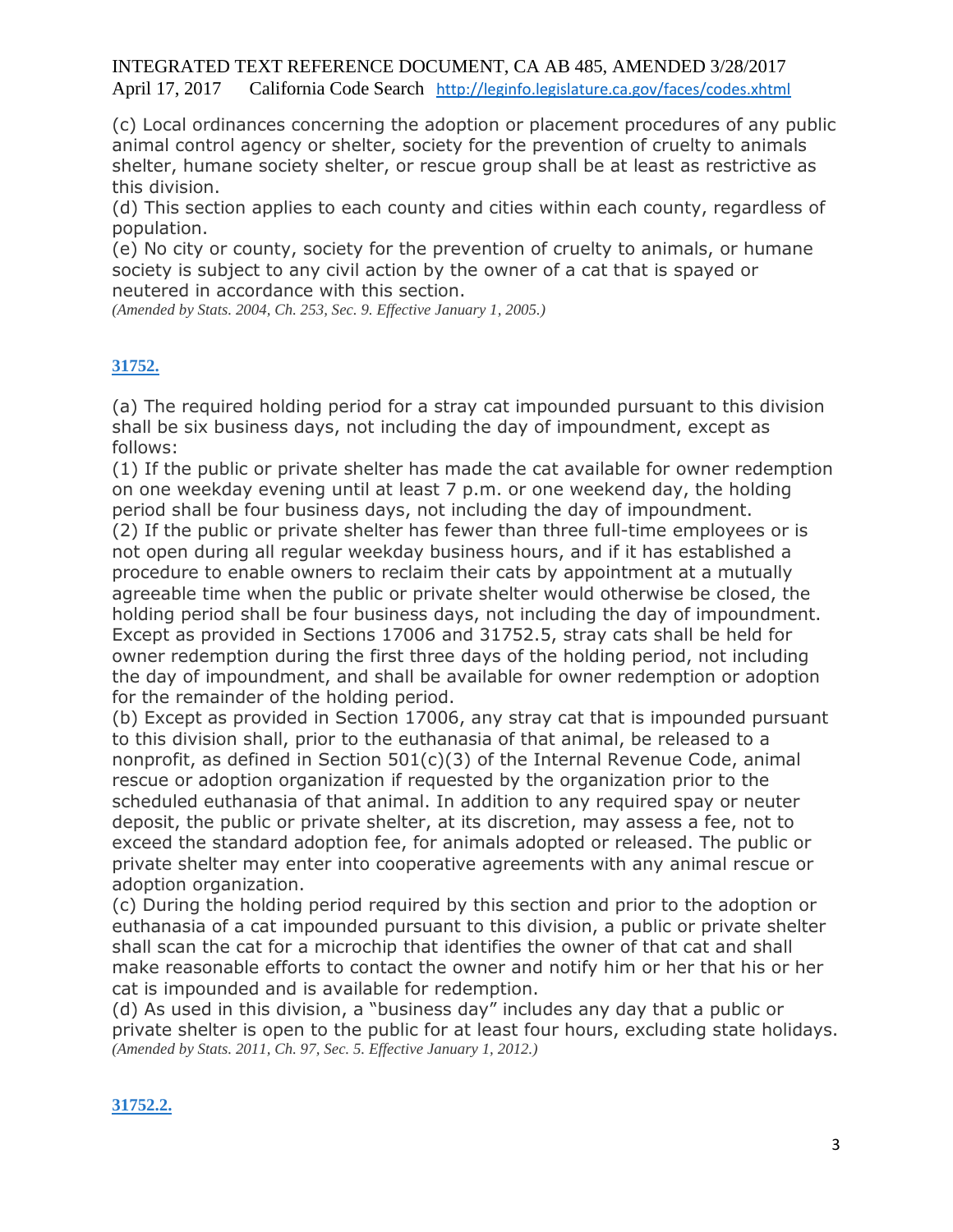(a) Upon relinquishment of a cat to a public or private shelter, the owner of that cat shall present sufficient identification to establish his or her ownership of the cat and shall sign a statement that he or she is the lawful owner of the cat.

(b) Any person who provides false information pursuant to this subdivision about his or her ownership of the cat shall be liable to the true owner of the cat in the amount of one thousand dollars (\$1,000).

*(Added by Stats. 2000, Ch. 567, Sec. 4. Effective January 1, 2001.)*

#### **[31752.5.](javascript:submitCodesValues()**

(a) The Legislature finds and declares the following:

(1) Domestic cats' temperaments range from completely docile indoor pets to completely unsocialized outdoor cats that avoid all contact with humans. (2) "Feral cats" are cats with temperaments that are completely unsocialized,

although frightened or injured tame pet cats may appear to be feral.

(3) Some people care for or own feral cats.

(4) Feral cats pose particular safety hazards for shelter employees.

(5) It is cruel to keep feral cats caged for long periods of time; however, it is not always easy to distinguish a feral cat from a frightened tame cat.

(b) For the purposes of this section, a "feral cat" is defined as a cat without owner identification of any kind whose usual and consistent temperament is extreme fear and resistance to contact with people. A feral cat is totally unsocialized to people. (c) Notwithstanding Section 31752, if an apparently feral cat has not been reclaimed by its owner or caretaker within the first three days of the required holding period, shelter personnel qualified to verify the temperament of the animal shall verify whether it is feral or tame by using a standardized protocol. If the cat is determined to be docile or a frightened or difficult tame cat, the cat shall be held for the entire required holding period specified in Section 31752. If the cat is determined to be truly feral, the cat may be euthanized or relinquished to a nonprofit, as defined in Section 501(c)(3) of the Internal Revenue Code, animal adoption organization that agrees to the spaying or neutering of the cat if it has not already been spayed or neutered. In addition to any required spay or neuter deposit, the pound or shelter, at its discretion, may assess a fee, not to exceed the standard adoption fee, for the animal released.

*(Added by Stats. 1998, Ch. 752, Sec. 14. Effective January 1, 1999.)*

#### **[31753.](javascript:submitCodesValues()**

Any *A* rabbit, guinea pig, hamster, potbellied pig, bird, lizard, snake, turtle, or tortoise that is legally allowed as personal property and that is impounded in a public or private shelter shall be held for the same period of time, under the same requirements of care, and with the same opportunities for redemption and adoption by new owners or nonprofit, as defined in Section  $501(c)(3)$  of the Internal Revenue Code, animal rescue or adoption organizations as provided for cats and dogs. *The public or private shelter may enter into cooperative agreements with animalrescue or adoption organizationsregarding rabbitsthat are equivalent to those cooperative agreements authorized in Section 31108 regarding dogs and Section 31752 regarding cats.* Section 17006 shall also apply to these animals. In addition to any required spay or neuter deposit, the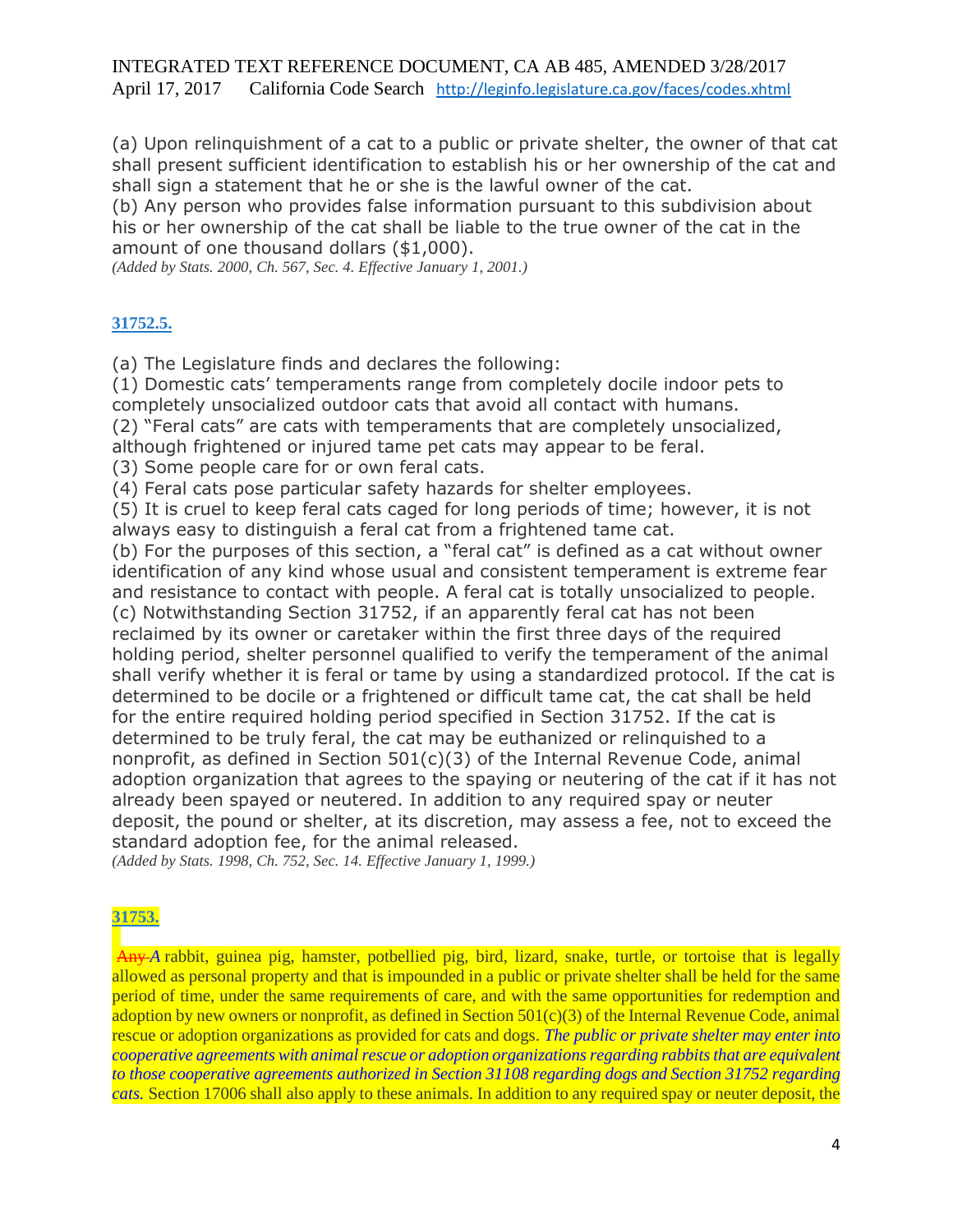public or private shelter, at its discretion, may assess a fee, not to exceed the standard adoption fee, for animals adopted by new owners or released to nonprofit animal rescue or adoption organizations pursuant to this section.

*(Amended by Stats. 2000, Ch. 567, Sec. 5. Effective January 1, 2001.)*

### **[31754.](javascript:submitCodesValues()**

(a) Except as provided in Section 17006, any animal relinquished by the purported owner that is of a species impounded by public or private shelters shall be held for the same holding periods, with the same requirements of care, applicable to stray dogs and cats in Sections 31108 and 31752, and shall be available for owner redemption or adoption for the entire holding period.

(b) Notwithstanding subdivision (a), kittens or puppies relinquished by the purported owner, or brought in by any other person with authority to relinquish them, to public or private shelters, may be available immediately for adoption. (c) This section shall become operative on July 1, 2002.

(Amended (as added by Stats. 1998, Ch. 752, Sec. 16.5) by Stats. 2000, Ch. 567, Sec. 7.5. Effective January 1, 2001. *Section operative July 1, 2002, by its own provisions.)*

# **Section 2 would add a new section Section 122354.5, and Section 3 would amend Section 122354.5**

CODE TEXT

**HEALTH AND SAFETY CODE - HSC**

**DIVISION 105. COMMUNICABLE DISEASE PREVENTION AND CONTROL [120100 - 122450]**

 *( Division 105 added by Stats. 1995, Ch. 415, Sec. 7. )* **PART 6. VETERINARY PUBLIC HEALTH AND SAFETY [121575 - 122388]** *( Part 6 added by Stats. 1995, Ch. 415, Sec. 7. )*

#### **CHAPTER 9. Pet Store Animal Care [122350 - 122361]**

*( Chapter 9 added by Stats. 2007, Ch. 703, Sec. 3. )*

#### **[122350.](javascript:submitCodesValues()**

As used in this act, the following definitions apply:

(a) "Adequate space" means sufficient height and sufficient floorspace for the animals to stand up, sit down, turn about freely using normal body movements without the head touching the top of the primary enclosure, lie down with limbs outstretched, exercise normal postural movement, move about freely as appropriate for the species, age, size, and condition of the animal, and, when appropriate, to experience socialization with other animals, if any, in the primary enclosure. However, when freedom of movement would endanger the animal, temporarily and appropriately restricting movement of the animal in a humane manner is permitted.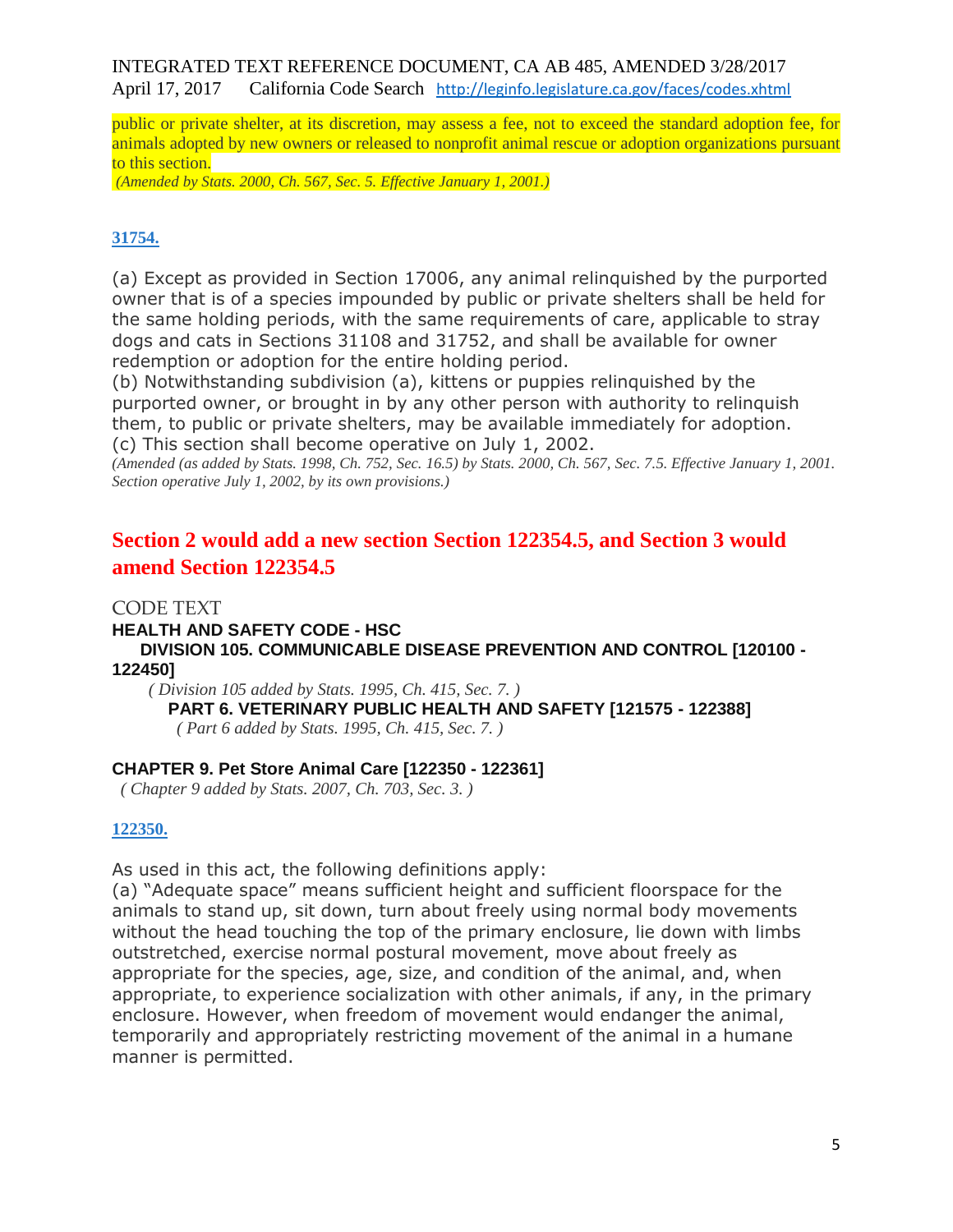(b) "Animal" means any nonhuman vertebrate species housed, offered for sale or adoption, or both, in the pet store, including, but not limited to, mammals, birds, reptiles, amphibians, fish, and also invertebrates housed, sold, or adopted as pets. (c) "Disposition" means the transfer of an animal from a pet store to another location, including the sale or adoption of the animal, the return of the animal to the person who supplied the animal to the pet store, or removal from the pet store of an animal that is deceased for any reason, including euthanasia.

(d) "Enrichment" means providing objects or activities, appropriate to the needs of the species, as well as the age, size, and condition of the animal, that stimulate the animal and promote the animal's well-being.

(e) "Euthanasia" or "euthanize" means the humane destruction of an animal in compliance with the requirements set forth in paragraph (5) of subdivision (b) of Section 122354.

(f) "Impervious to moisture" means a surface that prevents the absorption of fluids and that can be thoroughly and repeatedly sanitized, will not retain odors, and from which fluids bead up and run off or can be removed without being absorbed into the surface material.

(g) "Intact" means an animal that retains its sexual organs or ability to procreate and has not been sterilized.

(h) "Person" means an individual, partnership, firm, joint-stock company, corporation, association, trust, estate, or other legal entity.

(i) "Pet store" means a retail establishment open to the public and selling or offering for sale animals, including, but not limited to, animals for use as pets or animals intended as food for other animals. "Pet store" does not include a retail establishment open to the public and selling or offering for sale animals to agricultural operations for purposes that are directly related to the raising of livestock or poultry on a farm or ranch. A person who sells, exchanges, or otherwise transfers only animals that were bred or raised, or both, by the person, or sells or otherwise transfers only animals kept primarily for reproduction, shall be considered a breeder and not a pet store.

(j) "Pet store operator" or "operator" means a person who owns or operates a pet store, or both.

(k) "Primary enclosure" means a structure used to immediately restrict an animal or animals to a limited amount of space, such as a room, pen, cage, aquarium, terrarium, habitat compartment, or hutch, where the animal or animals reside until their sale, transfer, or other disposition.

(l) "Rodent" means an animal of the order Rodentia, such as a guinea pig, rat, mouse, chinchilla, or hamster.

(m) "Sanitize" means to make physically clean and to destroy, to the extent practical, agents injurious to health.

(n) "Temporary enclosure" means a confined space used by the pet store to house an animal when the animal is not in its primary enclosure for a period not to exceed four consecutive hours. The temporary enclosure shall allow the animals to stand up, lie down, and turn around. An enclosure used by the pet store to house an animal for longer than four consecutive hours shall meet the requirements of a primary enclosure.

(o) "Time of sale" means the calendar date the retail purchaser removes the animal from the premises of the pet store following the retail sale of that animal.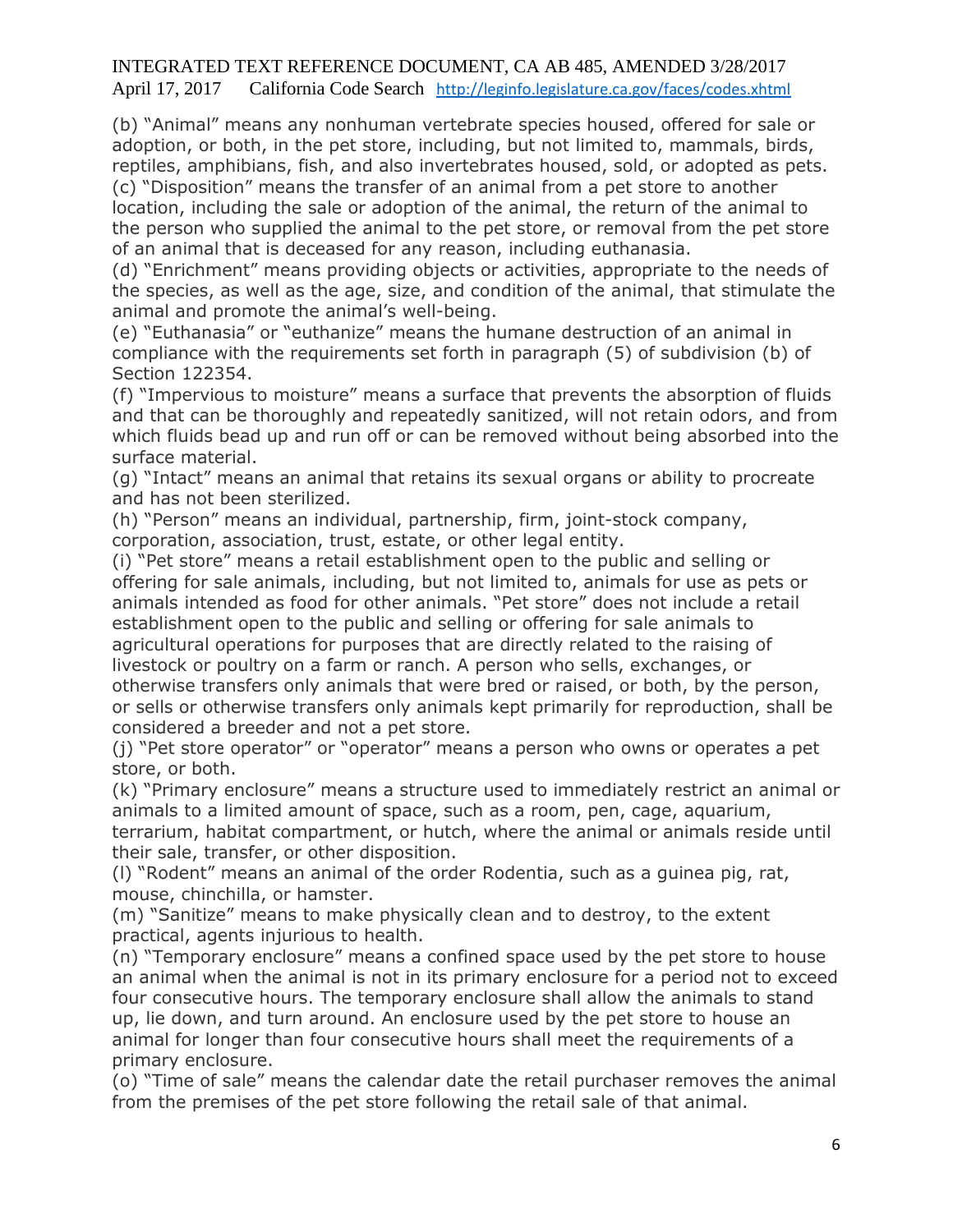(p) "Transfer" means the release of an animal by its owner to another person by sale, gift, adoption, or other disposition, including the exchange of animals between pet stores.

(q) "Veterinary treatment" means treatment by or at the direction of a Californialicensed veterinarian.

*(Amended by Stats. 2009, Ch. 446, Sec. 1. Effective January 1, 2010.)*

### **[122351.](javascript:submitCodesValues()**

Each pet store operator shall be responsible for all of the following:

(a) Maintaining the entire pet store facility in good repair.

(b) Restricting the entry of pests from outside, ensuring the containment of animals within the pet store, and, in the event that animals escape, being responsible for reporting this fact, as necessary, to local authorities and making reasonable efforts to capture the animals that have escaped.

(c) Ensuring that the pet store's interior building surfaces, including walls and floors, are constructed in a manner that permits them to be readily cleaned and maintained.

(d) Uniformly distributing light, by natural or artificial means, in a manner that permits routine inspection and cleaning, and the proper care and maintenance of the animals.

(e) When dog or cat grooming services are offered by a pet store, separating the grooming work area from the store's primary animal enclosures, animal food storage areas, and isolation areas for housing sick animals. The grooming area shall be cleaned and maintained at least once daily.

(f) With respect to dogs, complying with all of the requirements of Section 122155. Sections 122356 and 122358 do not apply to a violation of Section 122155. (Added by Stats. 2007, Ch. 703, Sec. 3. Effective January 1, 2008. Section operative January 1, 2009, pursuant to *Section 122361.)*

# **[122352.](javascript:submitCodesValues()**

(a) Primary enclosures shall comply with all of the following structural standards: (1) Primary and temporary enclosures shall be structurally sound and maintained in good repair to protect the animals from injury, to contain the animals, to keep other animals out, and to promote the health and well-being of the enclosed animals. Primary enclosures shall be constructed so they can be routinely maintained to allow animals to stay clean.

(2) The floor of the primary enclosure shall be constructed to prevent injury. A solid surface, platform, or shelf shall be provided when a grid-flooring system is used. (3) Primary enclosures shall be constructed of materials that are impervious to moisture and can be sanitized.

(4) All primary enclosures shall provide adequate space for the animal or animals housed in the enclosure.

(5) Each primary enclosure shall provide animals with an enrichment device or devices appropriate for the species, age, size, and condition of the animal.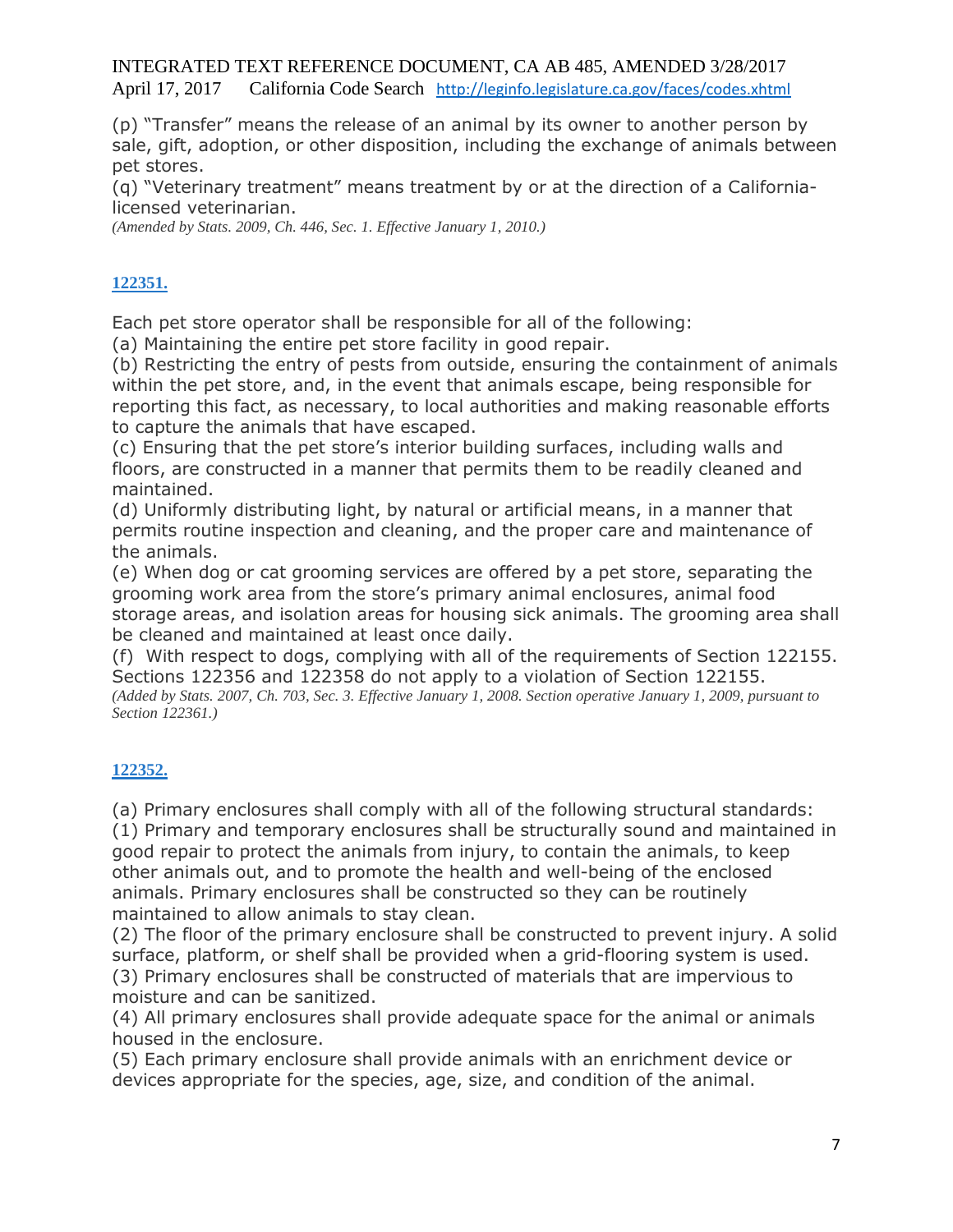(b) In addition to the requirements set forth in subdivision (a), primary enclosures for cats shall provide an elevated platform as appropriate for the size of the cat.

(c) In addition to the requirements set forth in subdivision (a), primary enclosures for birds shall be designed to ensure all of the following:

(1) A bird can fully extend both of its wings at the same time without contacting the sides of the enclosure.

(2) Perches are provided in a diameter that is appropriate for the species, age, size, and condition of the bird, and for the size of the enclosure.

(3) There is sufficient space to enable each bird to fully extend its wings in every direction while all birds are simultaneously perched.

(d) Primary enclosures for prey species shall be located where they cannot be directly seen by predator animals for that species.

(Added by Stats. 2007, Ch. 703, Sec. 3. Effective January 1, 2008. Section operative January 1, 2009, pursuant to *Section 122361.)*

# **[122353.](javascript:submitCodesValues()**

(a) When a primary or temporary enclosure is being cleaned in a manner, or with a substance, that is or may be harmful to the animals within the enclosure, those animals shall be removed from the enclosure.

(b) Primary enclosures shall be observed at least once daily, and animal and food wastes, used bedding, debris, and any other organic wastes shall be removed as necessary to prevent contamination of the animals and to reduce disease hazards and odors.

(c) Pest control measures shall be implemented to effectively control infestation of vermin, insects, or other pests.

(Added by Stats. 2007, Ch. 703, Sec. 3. Effective January 1, 2008. Section operative January 1, 2009, pursuant to *Section 122361.)*

# **[122354.](javascript:submitCodesValues()**

(a) The pet store operator or at least one of his or her employees shall be present in the store at least once daily, regardless of whether the store is open, for care and maintenance of the animals in the pet store.

(b) A pet store operator shall comply with the following animal care requirements: (1) House only compatible animals in the same enclosure.

(2) Observe each animal at regular intervals, at least once a day, in order to recognize and evaluate general symptoms of sickness, injury, or abnormal behavior.

(3) Take reasonable measures to house intact mammals that have reached sexual maturity in a manner to prevent unplanned reproduction.

(4) (A) Maintain and abide by written animal husbandry procedures that address animal care, management and safe handling, disease prevention and control, routine care, preventative care, emergency care, veterinary treatment, euthanasia, and disaster planning, evacuation, and recovery that is applicable to the location of the pet store. These procedures shall be reviewed with employees who provide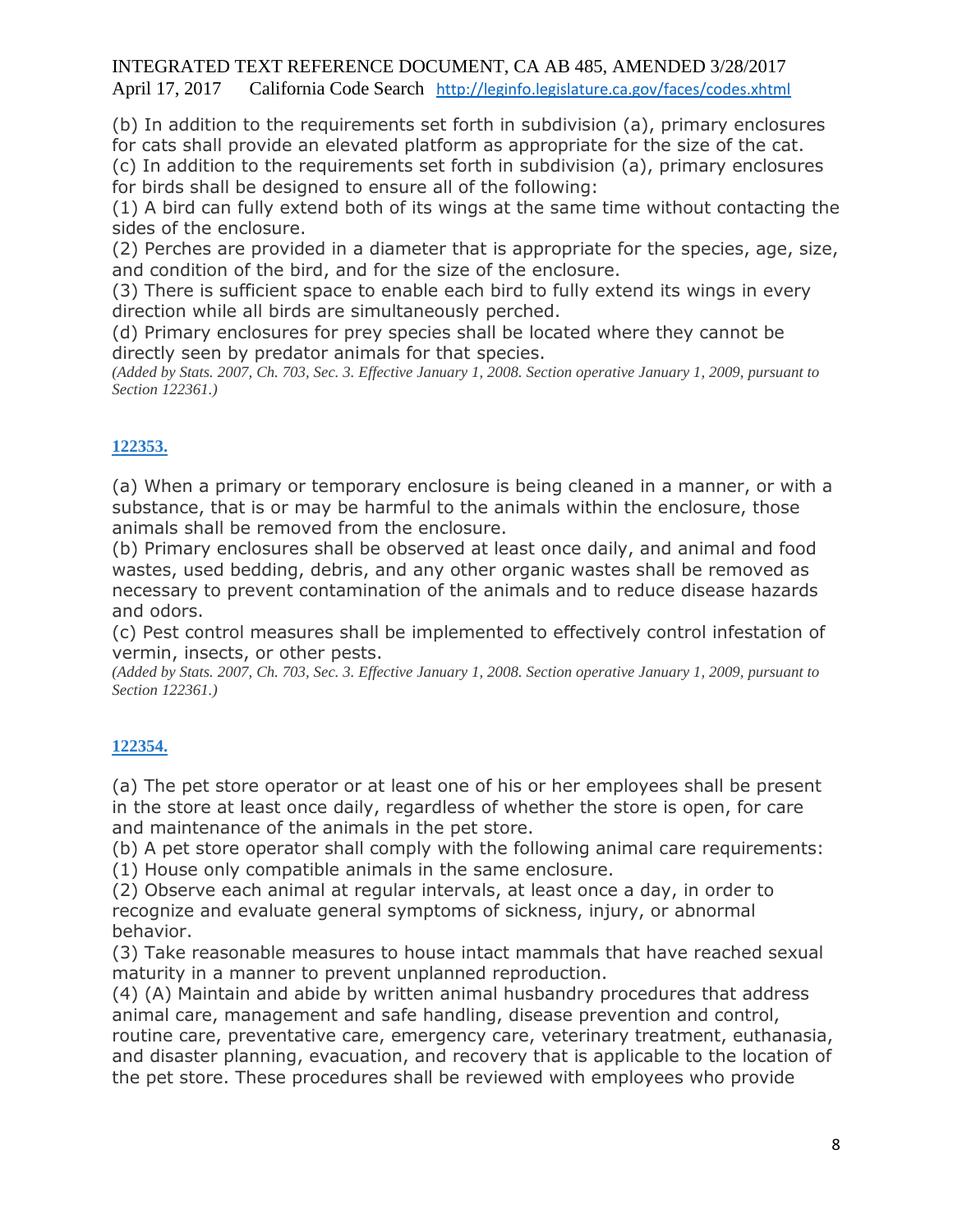animal care and shall be present, in writing, either electronically or physically, in the store and made available to all store employees.

(B) Sections 122356 and 122358 do not apply to subparagraph (A) where there are other local, state, or federal laws that apply to those procedures.

(5) (A) If there is a determination that an animal may need to be euthanized, ensure that veterinary treatment is provided without delay.

(B) Notwithstanding subparagraph (A), a rodent or rabbit intended as food for another animal may be destroyed by a pet store operator or an employee of a pet store only if the animal is euthanized by a method that is performed in a humane manner, appropriate for the species, authorized by state law, and in compliance with the American Veterinary Medical Association (AVMA) Guidelines on Euthanasia, dated June 2007, published by the AVMA.

(C) The euthanasia performed pursuant to subparagraph (B) may be performed by a pet store operator or an employee of a pet store only if a California-licensed veterinarian has certified, in writing, that the pet store operator or employee is properly trained and proficient in performing the method of euthanasia on that particular species. The certification shall be valid for a period of not more than three years, and may be recertified for additional periods of three years. Each certification of a pet store operator or employee shall be retained by the pet store for three years, unless a longer period is otherwise required under state law. The certification shall be made available, upon request, to appropriate law enforcement officers exercising authority pursuant to Section 122356.

(D) It is the responsibility of the pet store operator to ensure that euthanasia is performed in compliance with this section.

(E) Subparagraphs (A) to (D), inclusive, shall be implemented in a manner consistent with California law and in accordance with Chapter 11 (commencing with Section 4800) of Division 2 of the Business and Professions Code.

(6) Isolate and not offer for sale those animals that have or are suspected of having a contagious condition. This paragraph shall not apply to those animals that are effectively isolated by their primary enclosure, including, but not limited to, fish, provided that a sign is posted on the enclosure that indicates that these animals are not for sale, or otherwise marked in a manner to prevent their sale to customers during their treatment for the contagious condition.

(7) Have a documented program of routine care, preventative care, emergency care, disease control and prevention, and veterinary treatment and euthanasia, as outlined in paragraph (5), that is established and maintained by the pet store in consultation with a licensed veterinarian employed by the pet store or a Californialicensed veterinarian, to ensure adherence to the program with respect to each animal. The program shall also include a documented onsite visit to the pet store premises by a California-licensed veterinarian at least once a year.

(8) Ensure that each diseased, ill, or injured animal is evaluated and treated without delay. If necessary for the humane care and treatment of the animal, the animal shall be provided with veterinary treatment without delay.

(9) In the event of a natural disaster, an emergency evacuation, or other similar occurrence, the humane care and treatment of each animal is provided for, as required by this chapter, to the extent access to the animal is reasonably available. (c) Subdivisions (a) and (b) shall be implemented to the extent consistent with California law.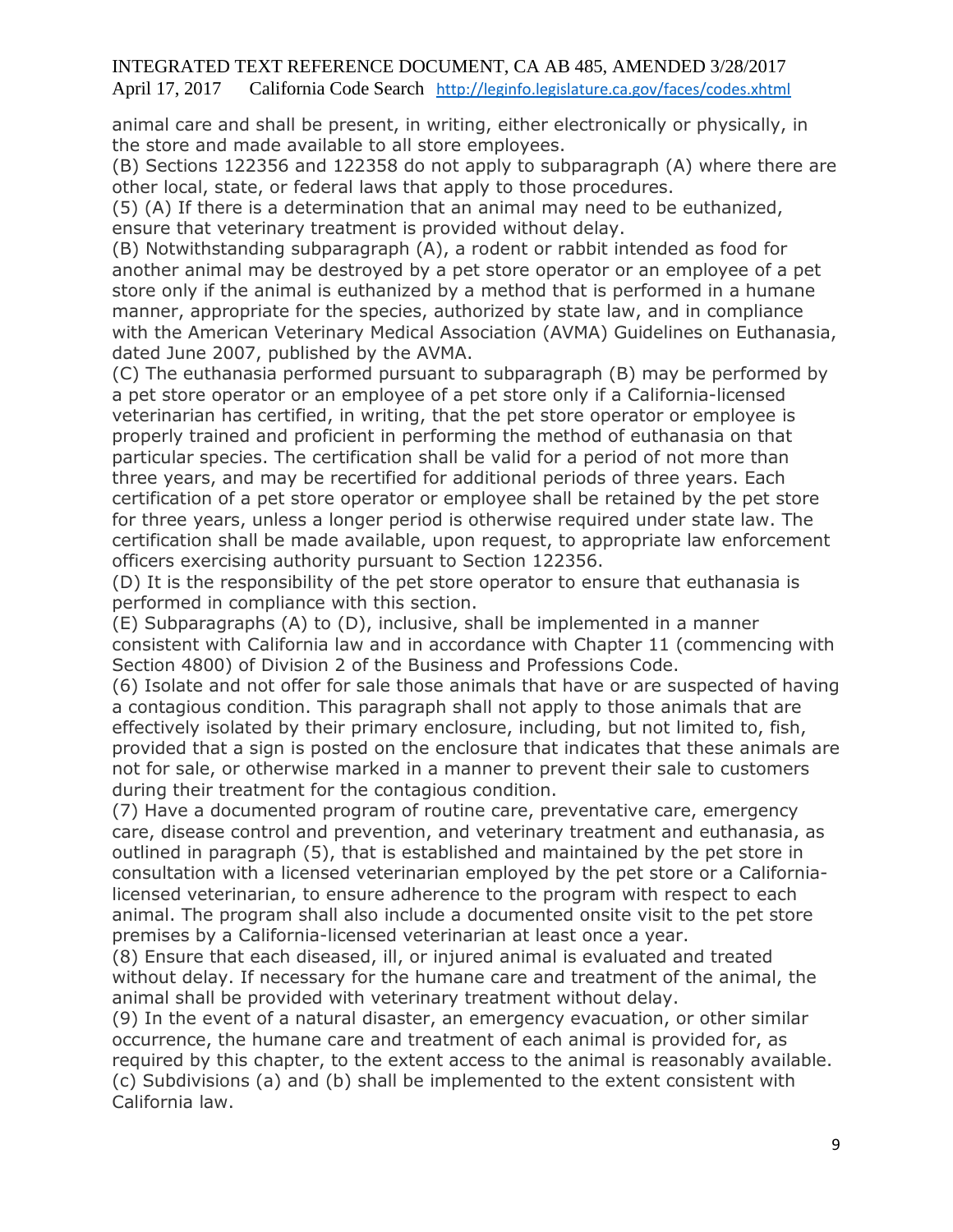# INTEGRATED TEXT REFERENCE DOCUMENT, CA AB 485, AMENDED 3/28/2017

April 17, 2017 California Code Search <http://leginfo.legislature.ca.gov/faces/codes.xhtml>

*(Amended by Stats. 2009, Ch. 446, Sec. 2. Effective January 1, 2010.)*

#### *122354.5.*

A pet store operator shall not sell a live dog, cat, or rabbit in a pet store unless the dog, cat, or rabbit was *obtained from a public animal control agency or shelter, society for the prevention of cruelty to animals shelter, humane society shelter, or nonprofit, as defined in Section 501(c)(3) of the Internal Revenue Code, animal rescue or adoption organization that is in a cooperative agreement with at least one private or public shelter pursuant to Section 31108, 31752, or 31753 of the Food and Agricultural Code.*

### **[122355.](javascript:submitCodesValues()**

(a) Each pet store operator shall ensure that records of all veterinary visits to the pet store are documented in writing. Veterinary treatment records shall be kept for each animal or group of animals that receives medications or immunizations while in the care of the pet store. These records shall include summaries of direction received orally from veterinarians, and shall include all of the following, to the extent it is provided by the veterinarian:

(1) Identification of the animal or group of animals receiving medical treatment.

(2) Name of the medication or immunization used.

(3) Amount of medication used.

(4) Time and date on which the medication or immunization was administered.

(b) Records required by subdivision (a) shall be made available, upon request, to a person who purchases a cat or dog, or any individually housed animal.

(c) The pet store shall provide to the purchaser of an animal at the time of sale information concerning the store's animal return policy, which shall be made available to customers either through in-store signs or handouts to customers. The pet store shall also provide to purchasers of cats, dogs, and all individually housed animals all of the following information:

(1) Spay or neuter procedures performed on the animal.

(2) Vaccinations, medical treatment, and veterinary treatment administered to the animal during its stay in the store.

(3) Any identification device on the animal.

(4) With respect to dogs and cats, all information required to be disclosed under Section 122140. Sections 122356 and 122358 do not apply to a violation of Section 122140.

(5) With respect to dogs, all information required to be disclosed under Sections 122190 and 122310. This information shall be contained in separate documents. Sections 122356 and 122358 do not apply to a violation of Section 122190 or 122310.

(6) With respect to birds, all information required to be disclosed under Section 122321. Section 122356 and Section 122358 do not apply to a violation of Section 122321.

(d) Each pet store operator shall maintain records for identification purposes of the person from whom the animals in the pet store were acquired, including that person's name, address, and telephone number, and the date the animal was acquired.

(e) All records required by this section shall be maintained by the pet store for two years from the date of disposition of the animal, and shall be made available upon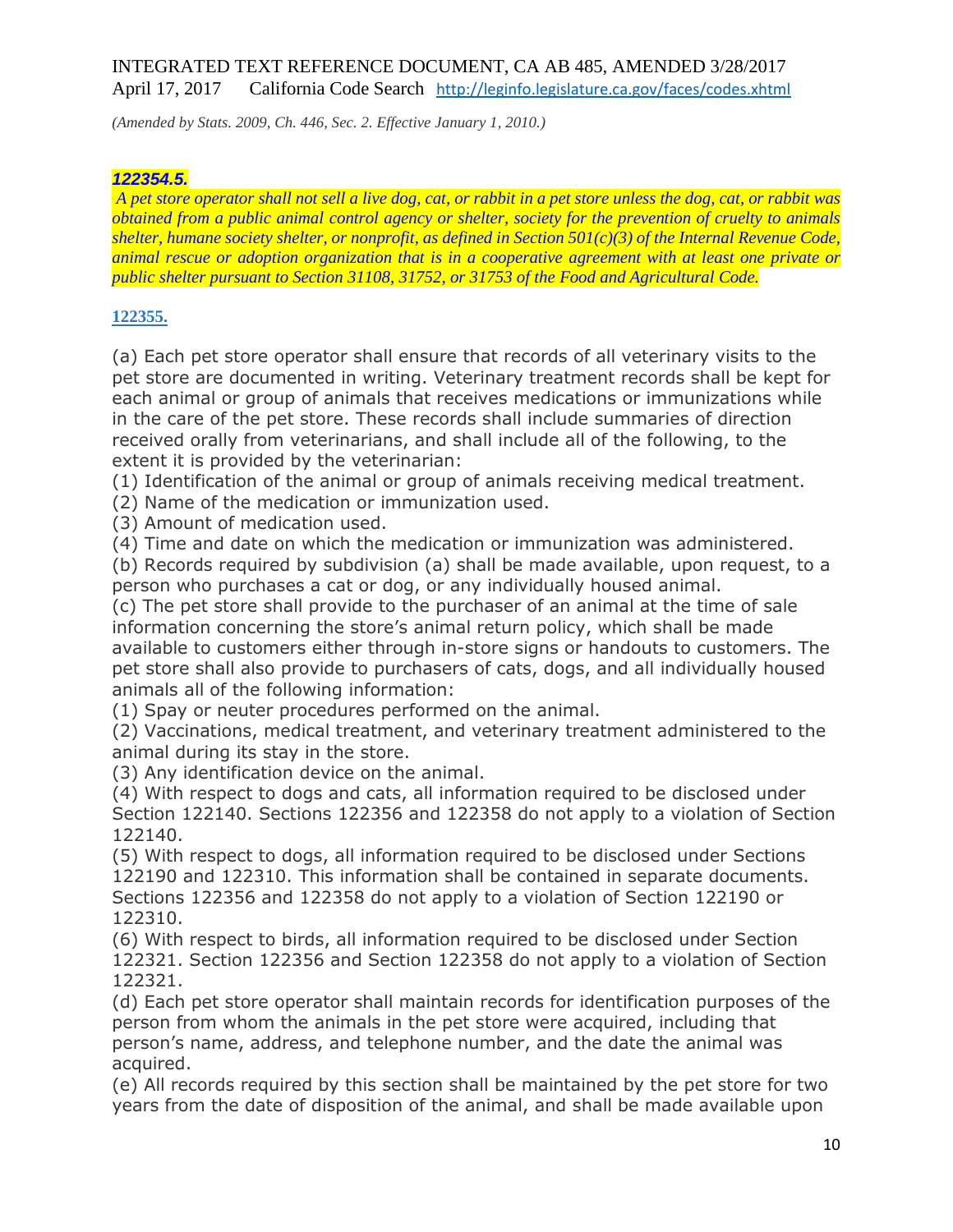#### INTEGRATED TEXT REFERENCE DOCUMENT, CA AB 485, AMENDED 3/28/2017

April 17, 2017 California Code Search <http://leginfo.legislature.ca.gov/faces/codes.xhtml>

request to appropriate enforcement officers exercising authority pursuant to Section 122356.

(Added by Stats. 2007, Ch. 703, Sec. 3. Effective January 1, 2008. Section operative January 1, 2009, pursuant to *Section 122361.)*

## **[122356.](javascript:submitCodesValues()**

(a) An animal control officer, as defined in Section 830.9 of the Penal Code, a humane officer qualified pursuant to Section 14502 or 14503 of the Corporations Code, or a peace officer who detects a violation of Section 122351, subdivision (b) or (c) of Section 122353, paragraphs (3) or (4) of subdivision (b) of Section 122354, or *122354.5 or* Section 122355 shall issue a single notice to correct, which shall contain all of the following information:

(1) Specify each violation of this chapter found in the inspection.

(2) Identify the corrective action for each violation.

(3) Include a specific period of time during which the listed violation or violations must be corrected.

(b) After issuing a notice to correct pursuant to this section, the officer or another qualified officer of the issuing agency shall verify compliance with this chapter by conducting a subsequent investigation of the pet store in violation of this chapter within a reasonable period of time.

(c) An exact, legible copy of the notice to correct shall be delivered to the pet store operator at the time he or she signs the notice. In the alternative, the issuing agency may personally deliver the notice to the pet store operator within 48 hours of its issuance, excluding holidays and weekends. The signing of the notice is an acknowledgment of receipt, and does not constitute an admission of guilt.

(d) A pet store operator who fails to comply with a notice to correct is guilty of an infraction.

(e) A pet store operator who violates the same provision of this chapter on more than one occasion within a 12-month period, at the same location, is not eligible to receive a notice to correct, and is guilty of an infraction on the second violation, and is guilty of a misdemeanor on the third or subsequent violation.

(f) Notwithstanding subdivision (a), a pet store operator is guilty of a misdemeanor if the pet store operator violates any provision listed in subdivision (a), and by doing so, the pet store operator causes or allows harm or injury to an animal, or allows an animal to be subject to an unreasonable risk of harm or injury. (Added by Stats. 2007, Ch. 703, Sec. 3. Effective January 1, 2008. Section operative January 1, 2009, pursuant to *Section 122361.)*

# **[122357.](javascript:submitCodesValues()**

A pet store operator who violates any provision of this chapter not specified in subdivision (a) of Section 122356 is guilty of a misdemeanor. (Added by Stats. 2007, Ch. 703, Sec. 3. Effective January 1, 2008. Section operative January 1, 2009, pursuant to *Section 122361.)*

### **[122358.](javascript:submitCodesValues()**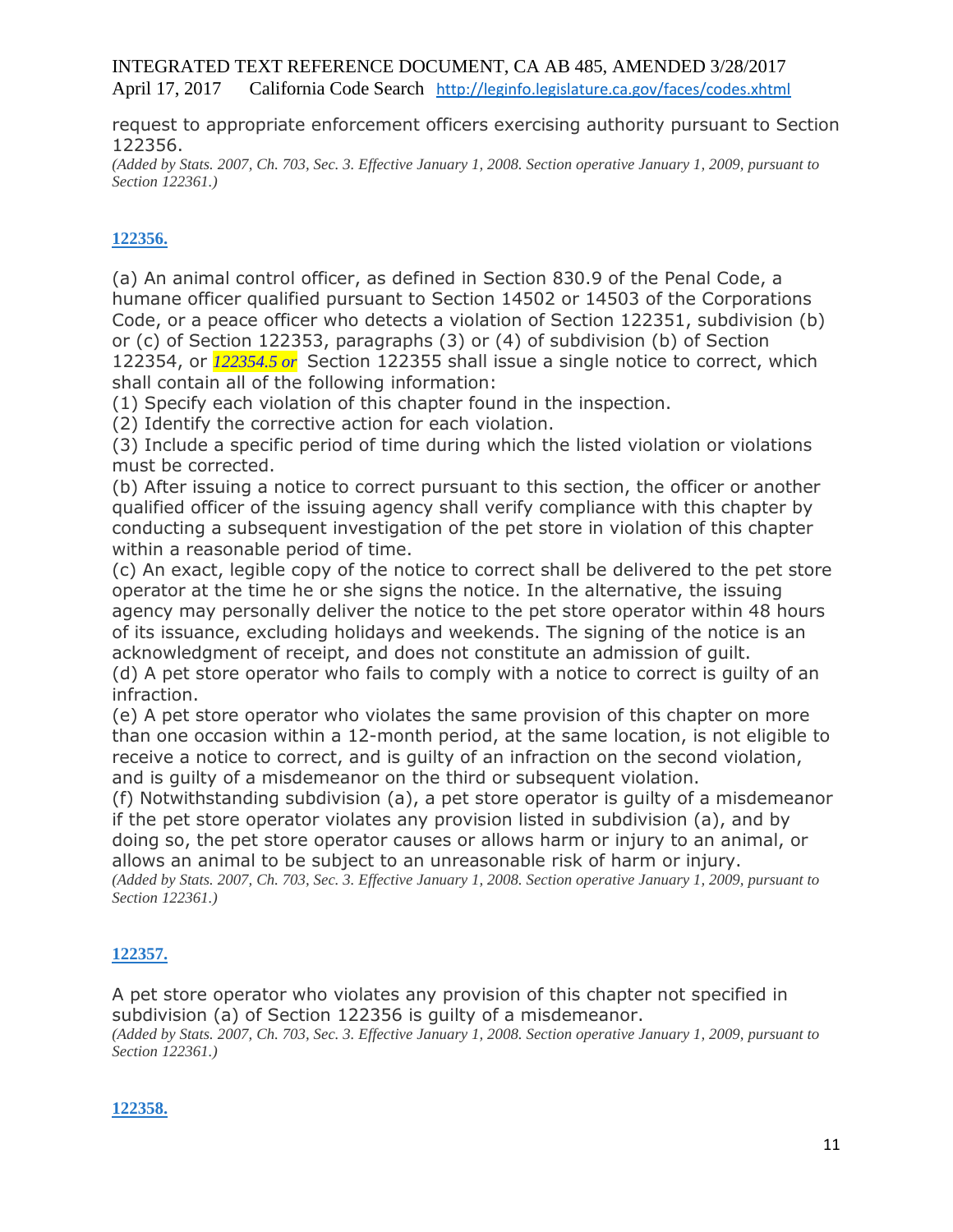An infraction is punishable by a fine not to exceed two hundred fifty dollars (\$250) per violation. A misdemeanor is punishable by a fine not to exceed one thousand dollars (\$1,000) per violation. The court shall weigh the gravity of the offense in setting the penalty.

(Added by Stats. 2007, Ch. 703, Sec. 3. Effective January 1, 2008. Section operative January 1, 2009, pursuant to *Section 122361.)*

#### **[122359.](javascript:submitCodesValues()**

(a) Except as otherwise provided in Section 599 of the Penal Code, a pet store shall not offer any live animal as a prize or give away any animal as an inducement to enter any contest, game, or other competition.

(b) Except as otherwise provided in Section 597z of the Penal Code, a pet store shall not sell, offer for sale, trade, or barter any dog or cat that is under eight weeks of age. Except as otherwise provided in any other provision of law, dogs or cats over eight weeks of age may be sold, offered for sale, traded, or bartered only if the animal is weaned. Pet stores shall not sell any animal before it is weaned, except for animals intended to be used as food for other animals.

(Added by Stats. 2007, Ch. 703, Sec. 3. Effective January 1, 2008. Section operative January 1, 2009, pursuant to *Section 122361.)*

#### **[122360.](javascript:submitCodesValues()**

(a) Nothing in this chapter shall be construed to in any way limit or affect the application or enforcement of any other law that protects animals or the rights of consumers, including, but not limited to, the Lockyer-Polanco-Farr Pet Protection Act contained in Article 2 (commencing with Section 122125) of Chapter 5 of Part 6 of Division 105, or Sections 597 and 5971 of the Penal Code.

(b) Nothing in this chapter limits or authorizes any act or omission that violates Section 597 or 5971 of the Penal Code, or any other local, state, or federal law. The procedures set forth in this chapter shall not apply to any civil violation of any other local, state, or federal law that protects animals or the rights of consumers, or to a violation of Section 597 or 5971 of the Penal Code, which is cited or prosecuted pursuant to one or both of those sections, or to a violation of any other local, state, or federal law that is cited or prosecuted pursuant to that law.

(Added by Stats. 2007, Ch. 703, Sec. 3. Effective January 1, 2008. Section operative January 1, 2009, pursuant to *Section 122361.)*

#### **[122361.](javascript:submitCodesValues()**

This chapter shall become operative on January 1, 2009. (Added by Stats. 2007, Ch. 703, Sec. 3. Effective January 1, 2008. Note: This section prescribes a delayed operative *date (Jan. 1, 2009) for Chapter 9, commencing with Section 122350.)*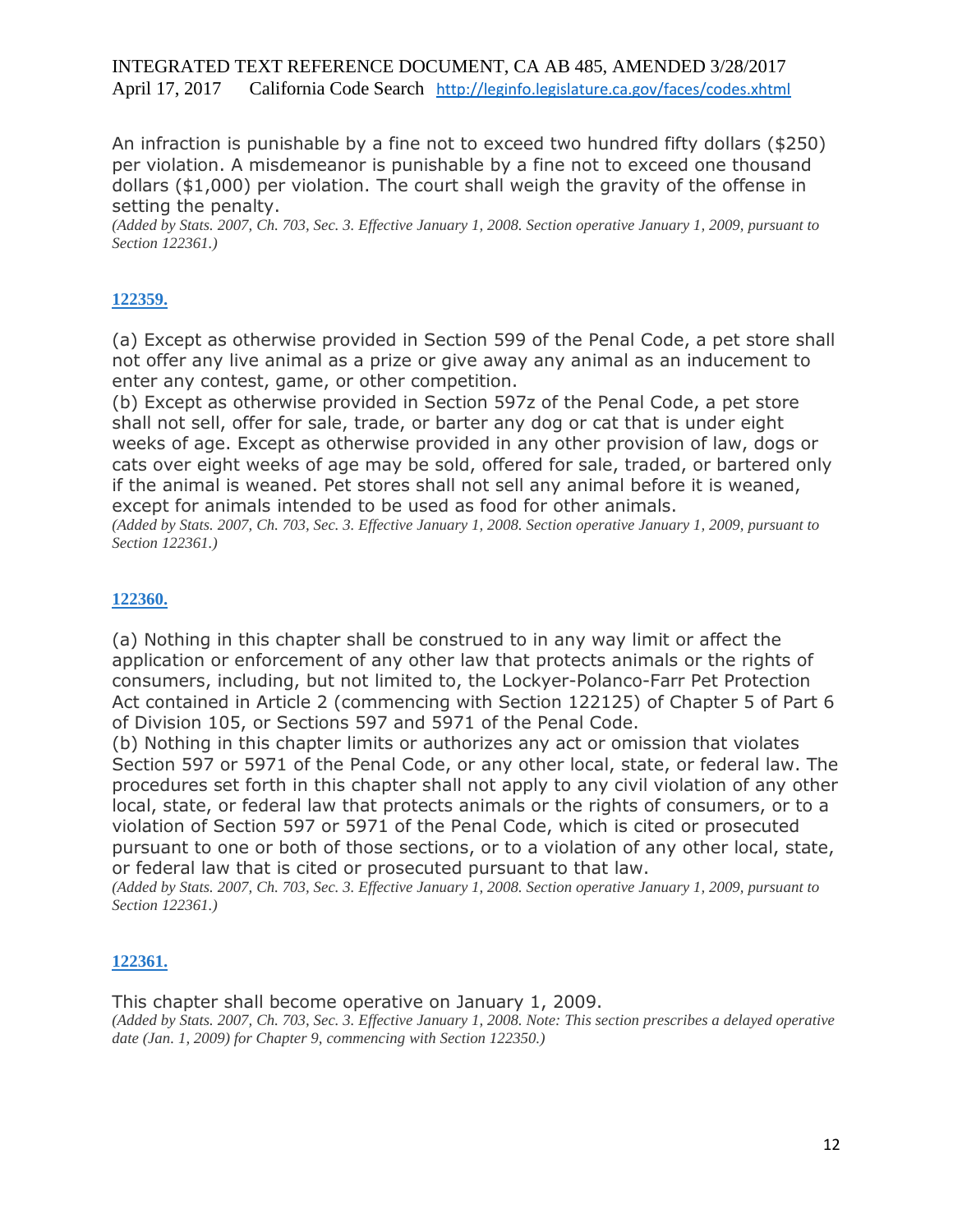FOOD & AG CODE REFERENCES, AB 485, AMENDED 3/28/17, Section 2:

# **[31108.](javascript:submitCodesValues()**

(a) The required holding period for a stray dog impounded pursuant to this division shall be six business days, not including the day of impoundment, except as follows:

(1) If the public or private shelter has made the dog available for owner redemption on one weekday evening until at least 7 p.m. or one weekend day, the holding period shall be four business days, not including the day of impoundment. (2) If the public or private shelter has fewer than three full-time employees or is not open during all regular weekday business hours, and if it has established a procedure to enable owners to reclaim their dogs by appointment at a mutually agreeable time when the public or private shelter would otherwise be closed, the holding period shall be four business days, not including the day of impoundment. Except as provided in Section 17006, stray dogs shall be held for owner redemption during the first three days of the holding period, not including the day of impoundment, and shall be available for owner redemption or adoption for the remainder of the holding period.

(b) Except as provided in Section 17006, any stray dog that is impounded pursuant to this division shall, prior to the euthanasia of that animal, be released to a nonprofit, as defined in Section  $501(c)(3)$  of the Internal Revenue Code, animal rescue or adoption organization if requested by the organization prior to the scheduled euthanasia of that animal. The public or private shelter may enter into cooperative agreements with any animal rescue or adoption organization. In addition to any required spay or neuter deposit, the public or private shelter, at its discretion, may assess a fee, not to exceed the standard adoption fee, for animals adopted or released.

(c) During the holding period required by this section and prior to the adoption or euthanasia of a dog impounded pursuant to this division, a public or private shelter shall scan the dog for a microchip that identifies the owner of that dog and shall make reasonable efforts to contact the owner and notify him or her that his or her dog is impounded and is available for redemption.

(d) As used in this division, a "business day" includes any day that a public or private shelter is open to the public for at least four hours, excluding state holidays. *(Amended by Stats. 2011, Ch. 97, Sec. 4. Effective January 1, 2012.)*

# **[31752.](javascript:submitCodesValues()**

(a) The required holding period for a stray cat impounded pursuant to this division shall be six business days, not including the day of impoundment, except as follows:

(1) If the public or private shelter has made the cat available for owner redemption on one weekday evening until at least 7 p.m. or one weekend day, the holding period shall be four business days, not including the day of impoundment.